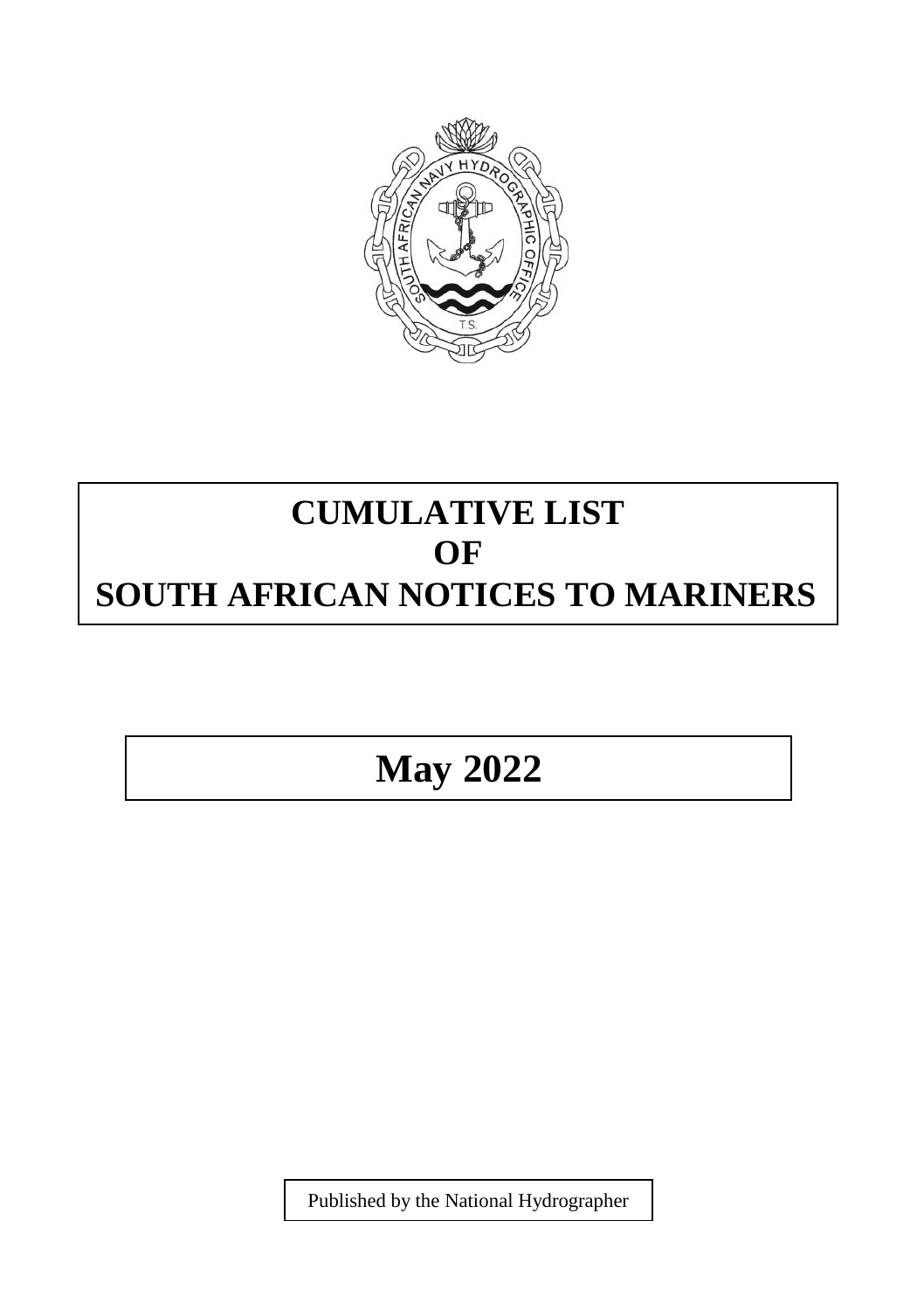## **EXPLANATORY NOTES**

This publication records the date of issue of the current edition of each chart and selected publications; and of subsequent relevant Notices to Mariners issued.

This list is correct up to and including monthly Notices to Mariners May Edition of 2022.

Users may if they wish keep this list up to date from notices contained in Sections I and II of subsequent monthly Notices to Mariners.

A digital version (.pdf format) of this booklet can be downloaded from the SAN Hydrographic Office web site at *http:/www.sanho.co.za.* This version is updated monthly.

It is hoped that this publication will be useful to chart users to determine the correctness of their charts and publications.

Commander C. Theunissen Acting South African National Hydrographer

## **DEFINITIONS AND TERMS**

**CHART NUMBER** : Unless otherwise stated it is prefixed by SAN in the list. In the case of charts this number is found in the NW and SE corners outside the outer borders on the face of the chart.

**EDITION** : The date quoted in the list refers either to the PUBLISHED or the NEW EDITION date. Should the date on the users copy not agree with this date then the chart is no longer valid and should be replaced.

**PUBLISHED DATE** : Date when chart was first published. This date is to be found on the face of the chart in the Published at caption centred at the bottom outside the outer border.

**NEW EDITION DATE** : Date indicating when last major corrections to the charted area were applied. All notices published affecting the chart are also incorporated in the new edition. The notice dates, however, do not appear at the foot of the chart. Only notices issued subsequent to the printing of the new edition will appear at the foot of the chart as they are incorporated in future reprints.

The new edition date is located on the face of the chart at the bottom, between the Published at caption and chart number.

**REPRINT** : A chart reprinted for stock replenishment purposes, which has been updated for outstanding relevant notices to mariners. It may also undergo changes in style and presentation of information.

**PRINTED DATE** : Date when chart was printed. This date may agree with the Published or New Edition date as applicable, but changes as the chart is subsequently reprinted. The date, in the form of month/year combination, is printed in black on the reverse side of the chart.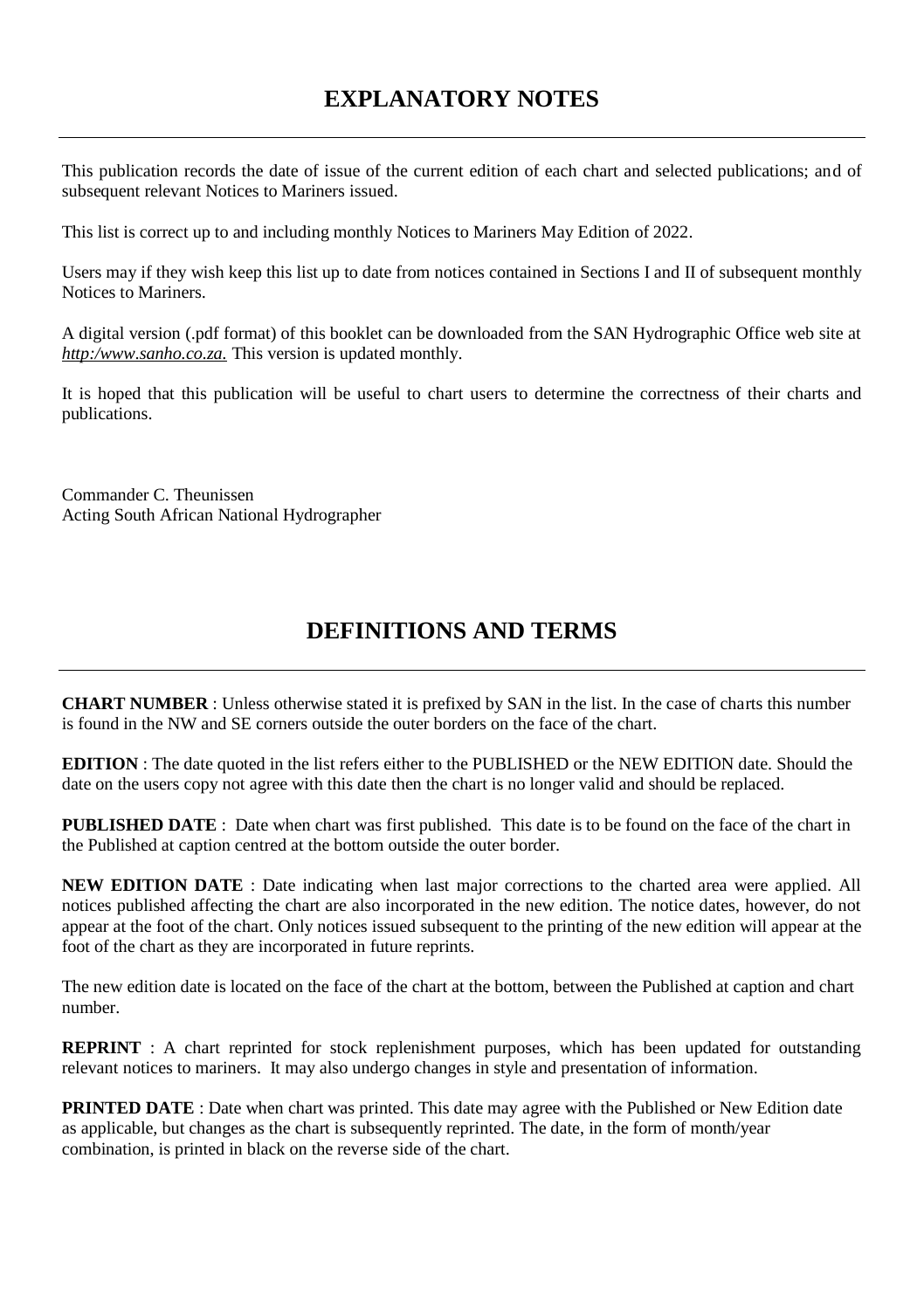| <b>CHARTS</b>           |                 |                                                                                                                                                                                                                                                                      |
|-------------------------|-----------------|----------------------------------------------------------------------------------------------------------------------------------------------------------------------------------------------------------------------------------------------------------------------|
| <b>Chart</b>            | <b>Edition</b>  | <b>Notices to Mariners</b>                                                                                                                                                                                                                                           |
| <b>SA 23</b>            | Nov 1958        | 1963.43.                                                                                                                                                                                                                                                             |
| $\mathbf{1}$            | Jul 2003        | 2003.25.75.2005.32.2006.45.2008.68.69.88.96.2009.30.73.79.91.<br>2010.28.43.44.46.47.60.66.73.2011.76.2012.38.39.2014.63.<br>2015.44.2019.71.2020.34.2021.65                                                                                                         |
| $\overline{2}$          | Apr 2009        | 2010.28.43.46.2011.76.2020.34.                                                                                                                                                                                                                                       |
| 3                       | Oct 1998        | 1999.64.2000.25.36.2002.94.2006.45.59.2009.30.73.79.<br>2010.47.60.66.73.97.2011.76.2012.37.38.2015.36.44.2019.71.<br>2020.34.2021.65                                                                                                                                |
| $\overline{\mathbf{4}}$ | Oct 1998        | 1999.58.2000.25.36.2002.94.2003.51.75.2006.59.2007.75.<br>2009.29.79.94.2010.40.66.2011.43.76.2012.28.<br>2015.44.2016.68.80.2018.30.2019.71.2020.34.2021.65.2021.69                                                                                                 |
| 5                       | Nov 2013        | No longer corrected by NTMs.                                                                                                                                                                                                                                         |
| <b>INT 204 - 27</b>     | Apr 2009        | 2009.77.79.2010.66.2011.43.76. 2015.44.2019.71.2020.34.<br>2021.65                                                                                                                                                                                                   |
| <b>INT 700 - 28</b>     | <b>Mar 1999</b> | 1999.58.2000.25.36.2002.94.2006.59.2009.30.79.2010.44.66.97.<br>2011.43.2012.37.38.2019.71.2021.65                                                                                                                                                                   |
| <b>INT 2590 - 71</b>    | Jun 1999        | 2001.34.2008.33.2011.27.77.                                                                                                                                                                                                                                          |
| <b>INT 2600 - 72</b>    | Jun 1999        | 2001.34.35.37.2008.112.2011.58.2020.33.2020.33.                                                                                                                                                                                                                      |
| <b>INT 2610 - 73</b>    | Feb 1993        | 1993.47.1994.20.21.48.49.89.1995.58.1996.98.1997.29.80.1998.<br>84.101.1999.53.2000.49.2001.34.36.37.45.2005.60.2006.93.<br>2007.125.2009.58.92.2011.58.62.74.76.2012.73.74.86.89.2013.28                                                                            |
| <b>INT 2620 - 74</b>    | Jul 1995        | 2006.116.2007.49.2009.58.92.2011.77.2016.69.                                                                                                                                                                                                                         |
| <b>INT 2630 - 75</b>    | Oct 1995        | 1996.92.1999.116.2000.50.91.106.2001.23.2002.49.60.2003.43.<br>69.2004.40.2005.71.2007.49.64.2008.76.2009.38.104.2010.85.<br>2011.28.2012.75.2013.53.                                                                                                                |
| <b>INT 2640 - 76</b>    | Aug 2013        | 2014.57.                                                                                                                                                                                                                                                             |
| <b>INT 2650 - 77</b>    | Nov 1995        | 1996.93.1998.104.117.132.1999.78.130.2000.36.115.2001.46.48.<br>73.2002.61.2003.43.2005.50.86.2010.49.2011.60.92.                                                                                                                                                    |
| <b>INT 2660 - 78</b>    | Mar 1994        | 1995.97.1996.49.1998.49.1999.130.2000.36.115.2001.24.46.48.<br>73.2002.35.2003.43.2004.97.2005.99.2006.38.2009.70.2011.60.<br>2017.29.2018.45.                                                                                                                       |
| <b>INT 2670 - 79</b>    | Nov 1999        | 1999.130.2000.36.73.93.2001.39.40.47.48.2002.42.74.105.2003.<br>27.28.41.2005.51.82.2006.28.86.2007.33.59.113.2008.77.80.91.<br>2010.37.68.2011.74.2012.52.96.105.2013.70.85.2014.47.59.68.79.<br>2015.67.74.80.2016.81.2017.39.2018.45.2019.33.2020.34.<br>2022.59. |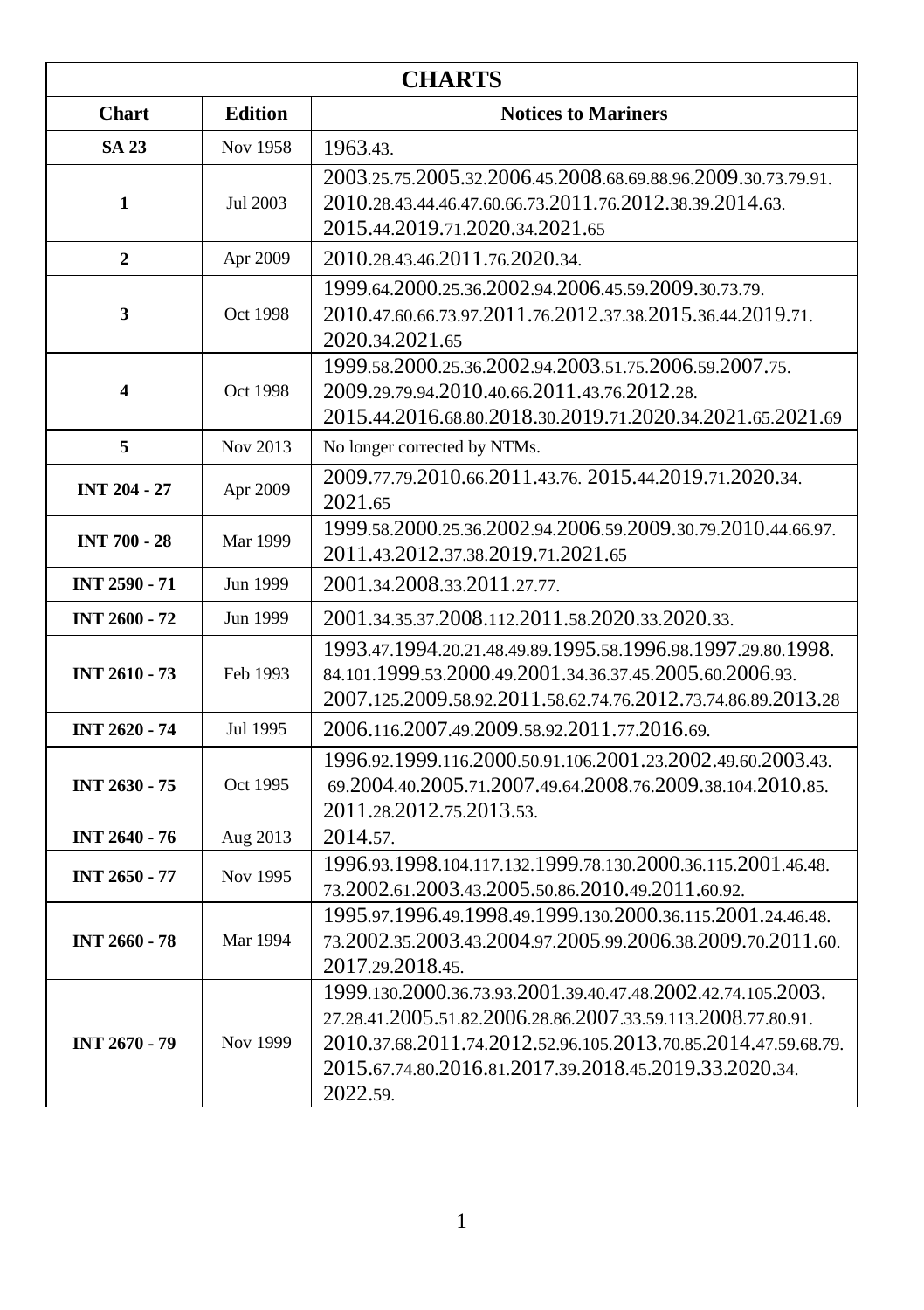| <b>Chart</b>         | <b>Edition</b>   | <b>Notices to Mariners</b>                                     |
|----------------------|------------------|----------------------------------------------------------------|
| <b>INT 2680 - 80</b> |                  | 1997.68.84.96.1998.50.86.106.1999.79.81.102.112.130.2000.36.   |
|                      |                  | 2001.48.50.67.68.2002.105.2003.27.28.2004.45.88.2006.39.51.    |
|                      | Mar 1997         | 2007.59.113.2008.77.80.104.2010.50.70.2012.96.105.             |
|                      |                  | 2013.30.70.85.2014.33.68.79.95.2015.67.74.2017.74.2018.45.     |
|                      |                  | 2020.34. 2022.59.                                              |
|                      |                  | 1997.86.104.1998.51.68.87.1999.34.81.112.133.2000.36.51.52.65. |
|                      |                  | 94.2001.54.74.83.2003.51.52.2004.89.2005.40.68.2006.76.        |
| <b>INT 7510 - 81</b> | Mar 1997         | 2007.66.68.75.85.2009.29.93.2010.50.88.2011.42.81.82.2012.44.  |
|                      |                  | 105.2013.70.71. 2014.32.33.48.95.103.2015.64.83.2016.58.68.    |
|                      |                  | 2017.32.                                                       |
|                      |                  | 1997.88.98.1998.87.1999.35.133.2000.36.60.131.132.2005.40.     |
| <b>INT 7520 - 82</b> | Mar 1997         | 2007.104.2008.114.2009.71.93.2010.77.2011.40.42.81.82.         |
|                      |                  | 2012.105.2013.70.71.2014.42.48.49.103.2015.64.                 |
|                      |                  | 2016.46.58.68.82.2018.45.                                      |
|                      |                  | 2000.133.2001.69.2002.37.38.105.2003.36.2005.52.2007.87.       |
| <b>INT 7530 - 83</b> | <b>Nov 2000</b>  | 2009.41.78.96.2010.64.100.2011.40.41.83.2012.105. 2013.70.103. |
|                      |                  | 2015.85.2016.48.82.2017.34. 2018.45.2021.69                    |
| <b>INT 7540 - 84</b> | Apr 2005         | 2005.53.67.88.2006.109.2008.115.2010.69.2012.59.69.105.        |
|                      |                  | 2013.71.2017.34.2018.45.2020.73.                               |
| <b>INT 7550 - 85</b> | Jul 2012         | 2013.59.2014.74.                                               |
| <b>INT 7560 - 86</b> | May 2013         | 2013.72.99.2014.74.2015.71.75.84.2017.59.68. 2018.68.2020.32.  |
|                      |                  | 2021.65                                                        |
|                      |                  | 2002.88.94.107.2003.25.2004.48.2005.53.89.2006.32.2007.52.     |
| <b>INT 7570 - 87</b> | <b>July 2001</b> | 93.121.2008.109.110.116.2009.66.78.79.2010.40.66.69.100.105.   |
|                      |                  | 2013.36.60.2014.28.105.2017.35.2018.68.2019.71                 |
| <b>INT 7580 - 88</b> | Dec 2020         |                                                                |
| <b>INT 2051 - 90</b> | Feb 2016         | 2016.86.2017.28.2020.33.2020.34.                               |
| <b>INT 2052 - 91</b> | Dec 2016         | 2018.59.2020.34.                                               |
| <b>INT 2053 - 92</b> | Dec 2016         | 2018.30.31.2020.34.                                            |
| INT 7050 - 93        | Feb 2018         | 2020.34.2021.69                                                |
| INT 7051 - 94        | Feb 2018         | 2018.46.2019.71.2021.65.2021.69                                |
| <b>INT 7052 - 95</b> | Dec 2020         | 2021.65                                                        |
|                      | <b>Jul 2000</b>  | 2001.38.2003.43.2005.86.2006.27.94.2007.57.2009.38.2011.77.    |
| 113                  |                  | 2012.101. 2014.57.                                             |
| 114                  | Nov 2003         | 2005.53.2007.57.2010.49.2021.77                                |
| 115                  | Jul 2005         | 2007.57.2011.92.2021.77                                        |
| 116                  | Mar 1998         | 2001.38.2003.43.2007.57.2018.48.2021.77                        |
|                      |                  | 1996.106.1997.30.1998.41.1999.117.2000.36.2001.38.47.          |
| 117                  | Nov 1996         | 2002.35.42.74.2003.40.41.2004.97.2005.99.2006.38.95.2008.91.   |
|                      |                  | 2009.33.106.2010.37.2012.52.2014.39.59.72.2016.81.2017.29.     |
|                      |                  | 2019.33.2021.77                                                |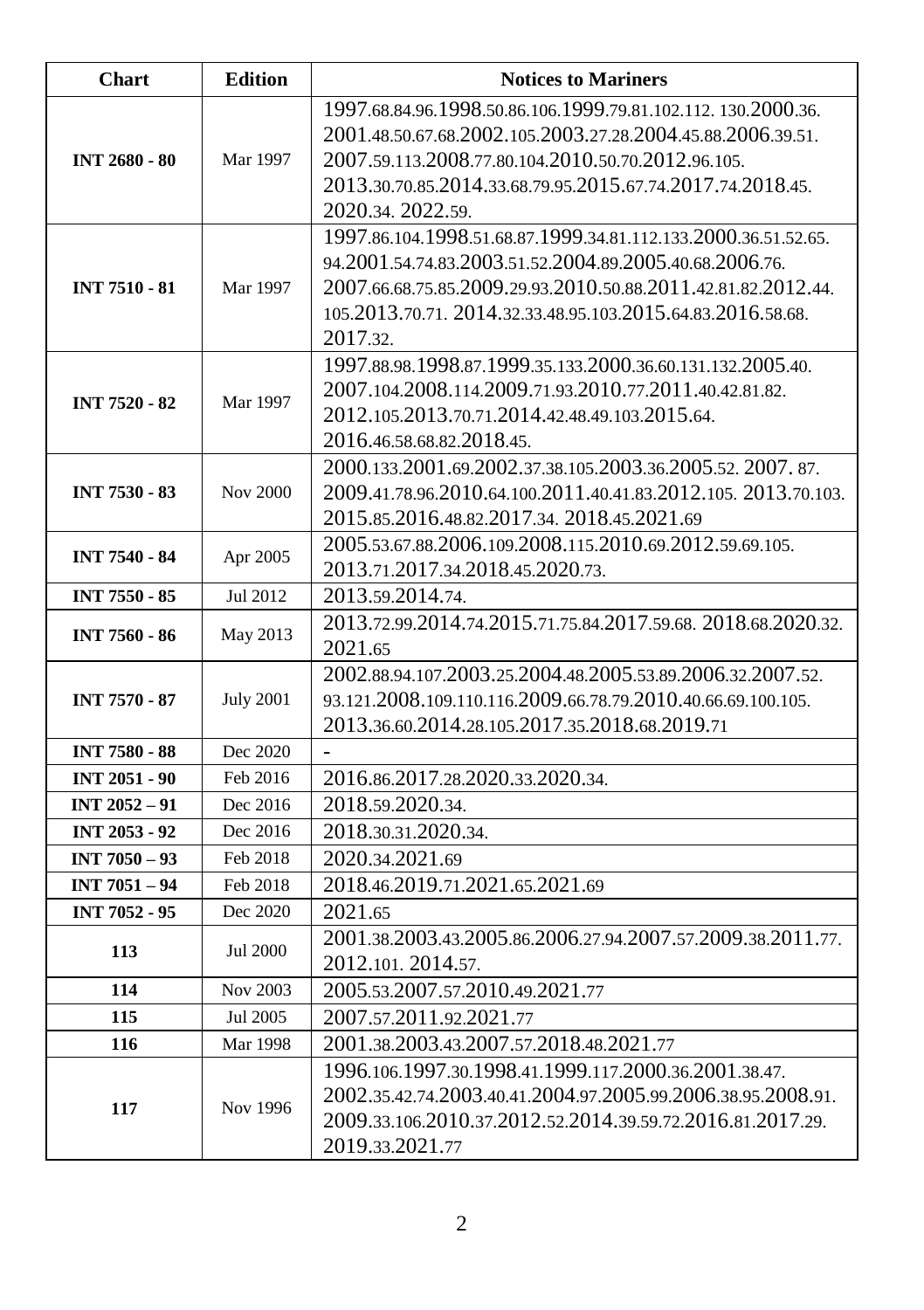| Chart | <b>Edition</b> | <b>Notices to Mariners</b>                                     |
|-------|----------------|----------------------------------------------------------------|
| 118   | Jul 1998       | 1998.103.1999.54.79.100.120.2000.36.73.93.2001.26.27.38.39.40. |
|       |                | 41.47.2002.74.105.2003.25.2005.51.82.100.2006.28.30.31.118.    |
|       |                | 2007.33.2008.48.91.2009.106.107.2010.70.2011.74. 2012.52.      |
|       |                | 2014.36.73.78.2015.80.2016.65.81.2020.34.72.2021.77            |
|       |                | 1999.79.102.130.2000.36.2001.40.51.67.2002.23.105.2003.27.28.  |
| 119   | Jul 1998       | 2004.88.2006.31.118.2007.59.60.113.117.2008.49.80.97.2009.107. |
|       |                | 2010.70.2012.96.105.2013.70.2014.68.2015.67.74.2016.65.        |
|       |                | 2018.48.2020.34.2021.77.2022.59.                               |
|       |                | 1988.26.1989.24.1990.39.1991.48.1992.26.1993.44.47.1995.       |
| 120   | Oct 1986       | 107.1996.106.1997.49.71.72.73.1998.41.106.118.1999.24.41.81.   |
|       |                | 112.2000.36.2001.38.2006.39.51.2007.59.60.2010.50.2012.105.    |
|       |                | 2013.70.2014.94.2017.74.2018.48.2021.77.2022.59.               |
| 121   | Nov 2014       | 2022.44                                                        |
| 122   | Nov 2014       | 2015.64.2016.58.68.2017.32.2022.44                             |
|       |                | 1977.21.64.81.85.1979.90.1980.78.1985.105.1986.32.39.97.1988.  |
|       |                | 16.21.1989.44.1990.59.1992.43.1993.20.47.1994.52.1995.89.      |
| 123   | Feb 1976       | 1996.106.1997.31.1998.41.2000.22.36.131.2002.75.2005.40.       |
|       |                | 2007.66.75.104.2009.46.71.93.2011.82.2012.43.2013.95.          |
|       |                | 2016.46.58.68.2022.44                                          |
|       |                | 1977.25.85.1979.43.90.1985.85.1986.32.39.1991.37.50.1992.71.   |
| 124   | Feb 1976       | 1994.52.1995.89.113.1996.74.106.1997.88.98.1998.41.136.        |
|       |                | 1999.35.2000.22.36.60.2008.114.2010.77.2011.40.2012.105.       |
|       |                | 2013.70.2016.46.82.2022.44                                     |
|       |                | 2002.52.95.110.2003.36.2005.52.53.2006.78.2009.41.96.          |
| 125   | Apr 2002       | 2011.41.66.83.2012.105.2013.34.70.103.2015.69.85.              |
|       |                | 2016.48.59.71.82.2018.48.2021.64.2021.69.2022.44               |
| 126   | Apr 2003       | 2005.53.2006.78.2007.87.2009.41.96.2011.41.66.83.              |
|       |                | 2013.34.103.2015.69.85.2016.48.59.71.2018.48.2021.64.2022.44   |
| 127   | Dec 2007       | 2009.78.2010.69.98.100.2012.59.69.105.2013.71.2017.34.         |
|       |                | 2018.48.2022.44                                                |
|       |                | 1977.18.85.1979.90.1980.17.1983.67.1984.19.103.1988.50.        |
| 128   | Nov 1976       | 1993.47.56.1994.60.1995.63.1996.106.2000.36.37.2002.87.        |
|       |                | 2003.29.2004.100.2005.53.88. 2008.42.71.2009.78.2010.98.100.   |
|       |                | 2011.43.2012.59.69.105. 2013.71.104.2017.30.2022.44            |
| 129   | Jul 1979       | 1979.90.1984.61.1991.55.1993.47.1994.60.79.1996.75.106.        |
|       |                | 1997.75.122.2000.36.2002.87.2009.78.2010.100.2012.78.105.      |
|       |                | 2013.70.104. 2017.48.2022.44                                   |
|       |                | 1982.69.1986.40.98.1991.77.1993.47.56.1994.60.1996.75.87.106.  |
| 130   | Oct 1979       | 1997.22.75. 1999.37.2000.23.34.36.2004.90.2005.87.2007.51.     |
|       |                | 2010.90.91.2011.48.93.2012.70.78.2014.68.2022.44               |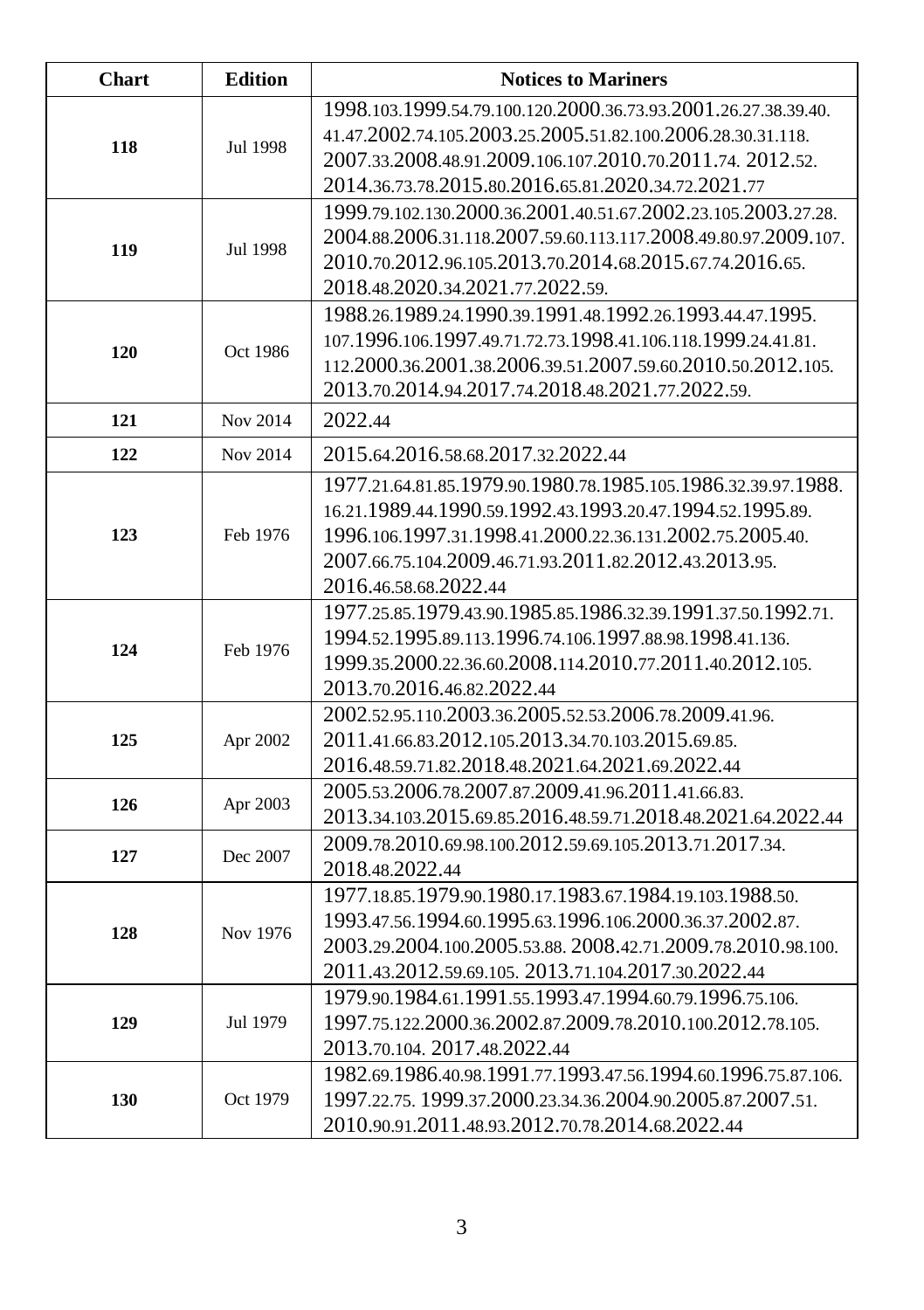| <b>Chart</b>           | <b>Edition</b> | <b>Notices to Mariners</b>                                                                                                                                                                                               |
|------------------------|----------------|--------------------------------------------------------------------------------------------------------------------------------------------------------------------------------------------------------------------------|
| 131                    | Sep 1982       | 1985.40.1986.98.1988.34.1990.60.1991.77.1993.47.1994.72.<br>1997.99.1999.45.2000.34.36.2001.75.2002.106.2005.91.<br>2007.119.133.2009.78.86.101.2010.91.94.100.2011.55.93.<br>2014.68.2015.55.71.2018.43.2021.65.2022.55 |
| 132                    | Feb 2015       | 2017.35.2018.68.2019.71.2022.55                                                                                                                                                                                          |
| 133                    | Jul 2002       | 2002.88.2005.53.89.2006.32.44.2007.52.2008.109.116.<br>2009.66.68.78.79.2010.40.66.69.100.2013.36.2014.28.76.86.<br>2017.35.2019.71.2022.55                                                                              |
| 134                    | Mar 2004       | 2005.53. 2007. 121.2008.110.2010.69.2022.55                                                                                                                                                                              |
| 135                    | Jul 2002       | 2002.105.2003.30.2005.53.103.2006.59.122. 2007.105.119.<br>2009.78.86.87.101.111.2010.93.94.100.2011.55.68.2012.98.<br>2013.72.2015.35.43.55.71.84.2017.68.2018.43.2021.65.2022.55                                       |
| 150                    | Nov 1999       | 2000.36.2001.51.53.2002.23.105.2003.27.28.57.2006.31.97.118.<br>2007.59.60.103.113.2008.28.80.97.2009.107.2012.96.105.<br>2013.47.70.2015.67.74.2020.34.2022.55.59.                                                      |
| <b>PEXA 150</b>        | Sep 2013       | 2000.36.2001.51.53.2002.23.105.2003.27.28.57.2006.31.97.118.<br>2007.59.60.103.113.2008.28.80.97.2009.107.2012.96.105.<br>2013.47.70.2015.67.74.2020.34.2022.55.59.                                                      |
| <b>INT 2631 - 1002</b> | Jul 2005       | 2006.117.2007.49.2008.58. 2009.38.45.2012.58.75. 2014.56.                                                                                                                                                                |
| 1003                   | Jul 1998       | 1999.78.2000.36.107.114.2001.96.97.2002.109.2004.61.73.<br>2005.29.30.31.86.2006.27.2008.86.90.2010.48.2011.92.2012.41.<br>2014.58.                                                                                      |
| <b>INT 2612 - 1004</b> | Nov 2019       | 2020.28.30.66.2021.74                                                                                                                                                                                                    |
| INT 2613 - 1005        | Nov 2019       | 2020.28.30.66                                                                                                                                                                                                            |
| 1009                   | Mar 1995       | 1995.68.73.1996.94.1998.41.1999.117.118.2001.47.99. 2014.59.                                                                                                                                                             |
| INT 2671 - 1010        | Feb 2007       | 2008.48.2012.90.2015.80.2019.63.2020.31.                                                                                                                                                                                 |
| <b>PEXA 1010</b>       | Sep 2013       | 2008.48.2012.90.2015.80.2019.63.2020.31.                                                                                                                                                                                 |
| INT 2673 - 1011        | Mar 2022       | $\overline{a}$                                                                                                                                                                                                           |
| INT 2672 - 1012        | Mar 2022       |                                                                                                                                                                                                                          |
| <b>INT 2681 - 1013</b> | Apr 2006       | 2006.118.119.2008.28.59.2009.107.2010.29.61.71.2011.78.<br>2012.97.2013.92.2014.40.2016.65.2020.34.2021.63.2022.42                                                                                                       |
| INT 2682 - 1014        | May 2010       | 2010.61.2012.95.2014.67.2016.43                                                                                                                                                                                          |
| 1015                   | Nov 1997       | 1998.85.1999.95.2001.111.2002.23.109.2005.72.2007.58.113.<br>2017.31.                                                                                                                                                    |
| 1016                   | Jul 2007       | 2007.115.2008.78.80.97.2009.40.75.84.2010.69.87.2011.63.<br>2012.96.2013.47.98.2015.74.2016.75.77.2022.50.                                                                                                               |
| <b>PEXA 1016</b>       | Sep 2013       | Refer to SAN 1016 above.2014.50.2015.74.2016.75.77.<br>2022.50.                                                                                                                                                          |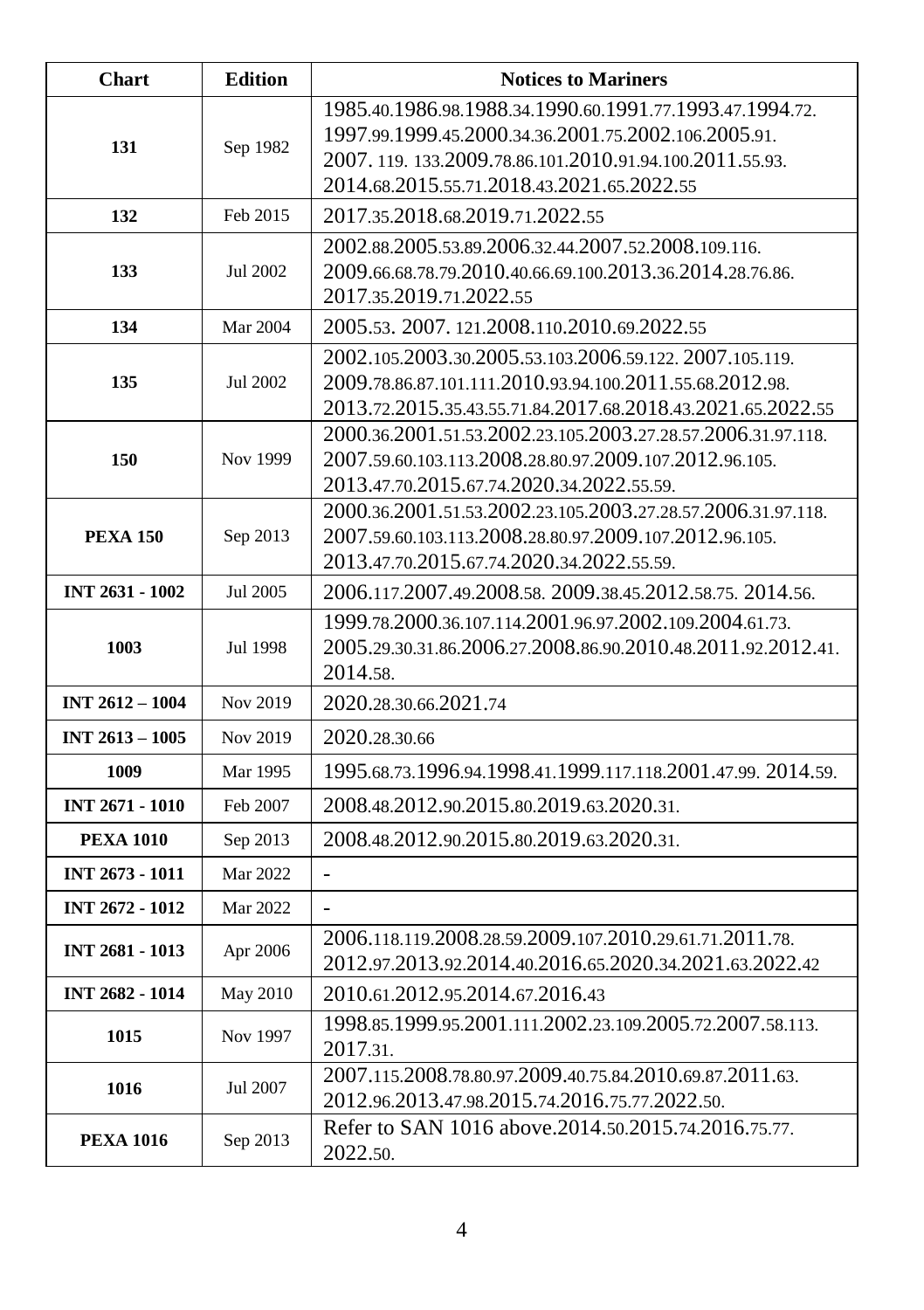| <b>Chart</b>           | <b>Edition</b>  | <b>Notices to Mariners</b>                                                                                                                                                                             |
|------------------------|-----------------|--------------------------------------------------------------------------------------------------------------------------------------------------------------------------------------------------------|
| <b>PEXA 1016A</b>      | Aug 2004        | 2004.98.2006.97.2007.34.115.2008.78.2009.75.84.2011.63.<br>2012.96.2013.47.2014.41.2015.59.65.74.2016.66.75.77.                                                                                        |
| 1017                   | <b>Mar 1998</b> | 1998.77.1999.69.80.103.121.2002.109.2006.108.2007.34.35.74.<br>84.102.116.2008.50.72.2009.76.2010.30.45.69.2011.79.2012.104.<br>2013.29.47.79.94.97.2014.41.84.101.2015.41.59.65.<br>2016.44.66.75.77. |
| <b>INT 7521 - 1020</b> | Nov 2011        | 2012.43.2013.38.49.71.95.2016.57.58.68.                                                                                                                                                                |
| 1021                   | Jun 2011        | 2016.60.                                                                                                                                                                                               |
| 1022                   | Apr 1972        | 1976.87.1986.32.39.1998.41.135.1999.41.2002.109.2013.33.<br>2016.46.                                                                                                                                   |
| <b>INT 7531 - 1024</b> | Mar 2015        | 2015.54.69.85.2016.32.47.48.2021.64.                                                                                                                                                                   |
| <b>INT 7532 - 1025</b> | Feb 2016        | ÷.                                                                                                                                                                                                     |
| <b>INT 7533 - 1026</b> | May 2014        | 2020.64                                                                                                                                                                                                |
| <b>INT 7541 - 1027</b> | Nov 2004        | 2005.53.66.88.2006.110.2007.77.2008.71.2010.98.2012.59.<br>2013.44.71                                                                                                                                  |
| <b>INT 7563 - 1029</b> | Apr 2015        | 2015.71.2018.43.2021.65                                                                                                                                                                                |
| <b>INT 7561 - 1030</b> | Oct 2010        | 2011.68.2012.98.106. 2013.72.2014.44.104.2015.35.43.58.<br>2017.68.2020.76.                                                                                                                            |
| <b>INT 7562 - 1031</b> | Oct 2010        | 2013.50.2014.75.104.2016.50.61.2017.36                                                                                                                                                                 |
| <b>INT 7572 - 1032</b> | Feb 2010        | 2010.40.100.2014.76.86.2015.29.                                                                                                                                                                        |
| <b>INT 7571 - 1033</b> | <b>Mar 2008</b> | 2008.62.82.2009.68.2010.41.65.2013.51                                                                                                                                                                  |
| 2002                   | Sep 1970        | 1974.75.1978.86.1990.38.1994.68.1997.82.2013.105.                                                                                                                                                      |
| <b>INT 7745 - 2003</b> | Jul 2013        | 2013.76.2015.36.                                                                                                                                                                                       |
| <b>INT 9056 - 2004</b> | Sep 2012        | $\blacksquare$                                                                                                                                                                                         |
| 3001                   | May 2011        | 2011.85.2016.37.                                                                                                                                                                                       |

| <b>SMALL CRAFT SERIES</b> |                |                                                                                                                                                                                                                                                                       |
|---------------------------|----------------|-----------------------------------------------------------------------------------------------------------------------------------------------------------------------------------------------------------------------------------------------------------------------|
| Chart                     | <b>Edition</b> | <b>Notices to Mariners</b>                                                                                                                                                                                                                                            |
| <b>SANSC2</b>             | Mar 2022       |                                                                                                                                                                                                                                                                       |
| <b>SANSC3</b>             | Nov 2000       | 2001.47.48.98.2002.42.2013.66.78.91.2014.36.59.73.78.2020.49                                                                                                                                                                                                          |
| SAN SC <sub>4</sub>       | Mar 2000       | 2000.63.73.2001.39.40.51.2002.67.105.2003.27.28.42.2004.44.<br>2005.72.2006.108.118.2007.33.58.59.60.103.113.2008.49.80.97.<br>2009.110.2010.76.87.2011.74.2012.96.103.104.105.2013.47.70.<br>2013.84.98.2014.41.68.73.78. 2015.53.67.74.2016.65.2018.65.<br>2020.34. |